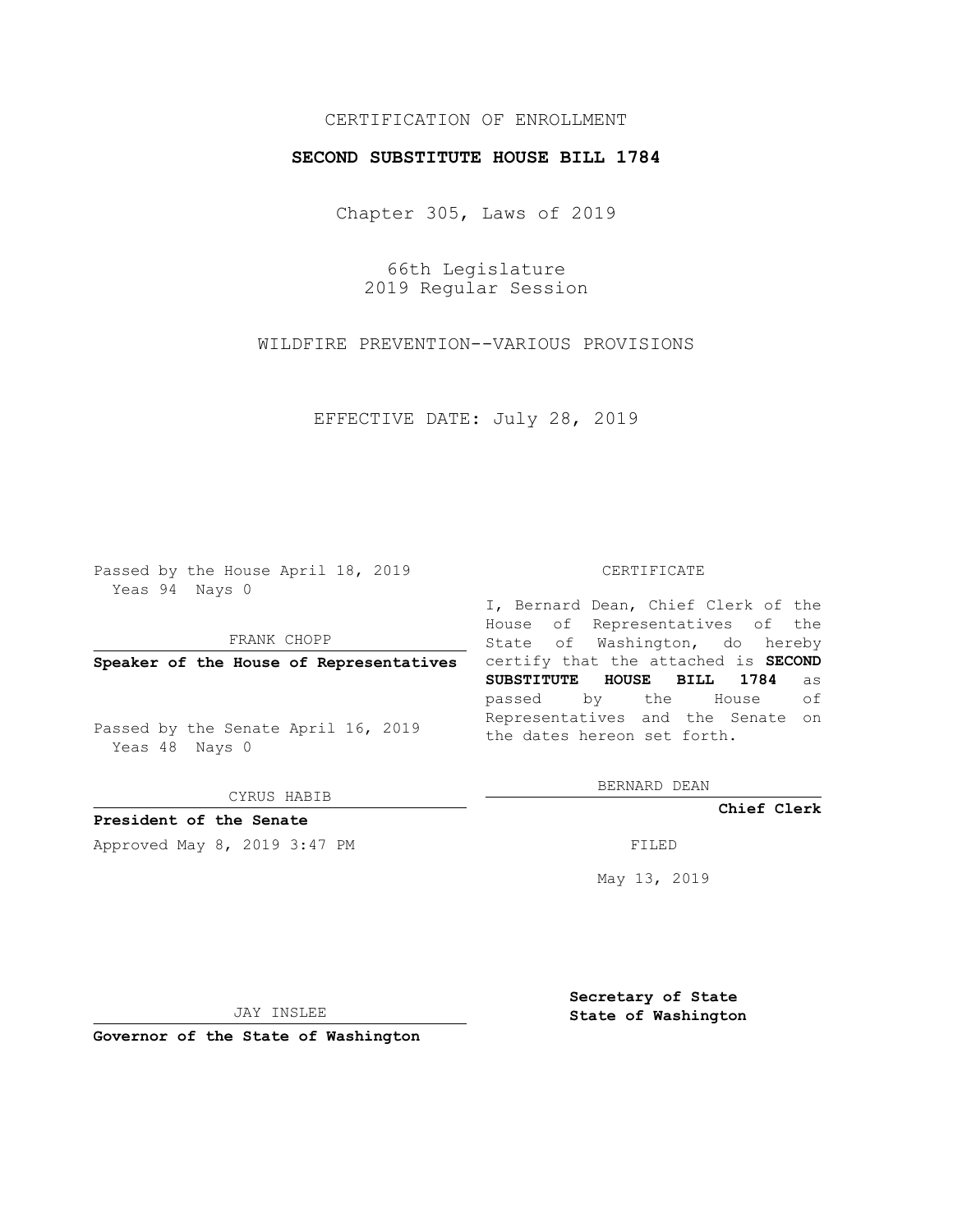### **SECOND SUBSTITUTE HOUSE BILL 1784**

AS AMENDED BY THE SENATE

Passed Legislature - 2019 Regular Session

# **State of Washington 66th Legislature 2019 Regular Session**

**By** House Appropriations (originally sponsored by Representatives Kretz, Blake, and Shea)

READ FIRST TIME 03/01/19.

1 AN ACT Relating to wildfire prevention; amending RCW 76.06.200, 2 76.04.015, 70.94.6514, 70.94.6524, 70.94.6534, 70.94.6536, and 3 70.94.6538; and creating a new section.

4 BE IT ENACTED BY THE LEGISLATURE OF THE STATE OF WASHINGTON:

5 **Sec. 1.** RCW 76.06.200 and 2017 c 95 s 1 are each amended to read as follows:6

 (1) The department must establish a forest health assessment and treatment framework designed to proactively and systematically address the forest health issues facing the state. Specifically, the framework must endeavor to achieve an initial goal of assessing and 11 treating one million acres of land by 2033.

12 (2) The department must utilize the framework to assess and treat 13 acreage in an incremental fashion each biennium. The framework 14 consists of three elements: Assessment; treatment; and progress 15 review and reporting.

 (a) Assessment. Each biennium, the department must identify and assess two hundred thousand acres of fire prone lands and communities that are in need of forest health treatment, including the use of prescribed fire or mechanical treatment, such as thinning.

20 (i) The scope of the assessment must include lands protected by 21 the department as well as lands outside of the department's fire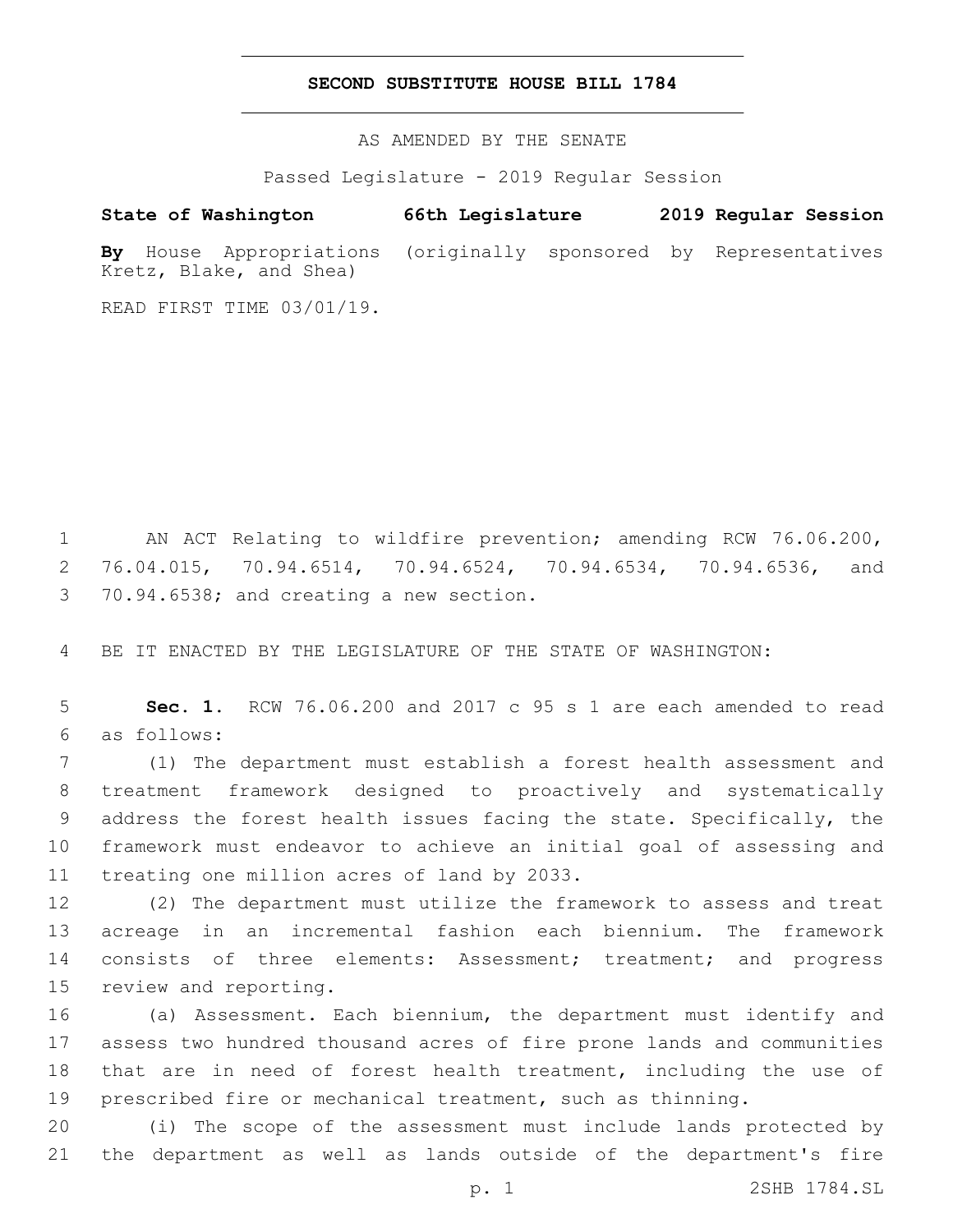protection responsibilities that could pose a high risk to department 2 protected lands during a fire.

 (ii) The assessment must identify areas in need of treatment, the type or types of treatment recommended, data and planning needs to carry out recommended treatment, and the estimated cost of recommended treatment.6

 (b) Treatment. Each biennium, the department must review previously completed assessments and prioritize and conduct as many identified treatments as possible using appropriations provided for 10 that specific purpose.

 (c) Progress review and reporting. By December 1st of each even- numbered year, the department must provide the appropriate committees of the legislature and the office of financial management with:

 (i) A request for appropriations designed to implement the framework in the following biennium, including assessment work and 16 conducting treatments identified in previously completed assessments;

 (ii) A prioritized list and brief summary of treatments planned to be conducted under the framework with the requested 19 appropriations, including relevant information from the assessment; 20 and

 (iii) A list and brief summary of treatments carried out under the framework in the preceding biennium, including total funding available, costs for completed treatment, and treatment outcomes. The summary must include any barriers to framework implementation and legislative or administrative recommendations to address those 26 barriers.

 (3) In developing and implementing the framework, the department 28 must:

 (a) Utilize and build on the forest health strategic planning initiated under section 308(11), chapter 36, Laws of 2016 sp. sess., to the maximum extent practicable, to promote the efficient use of resources; ((and))

 (b) Prioritize, to the maximum extent practicable consistent with this section, forest health treatments that are strategically planned to serve the dual benefits of forest health maximization while providing geographically planned tools for wildfire response; and

 (c) Establish a forest health advisory committee to assist in developing and implementing the framework. The committee may: (i) Include representation from large and small forest landowners, wildland fire response organizations, milling and log transportation

p. 2 2SHB 1784.SL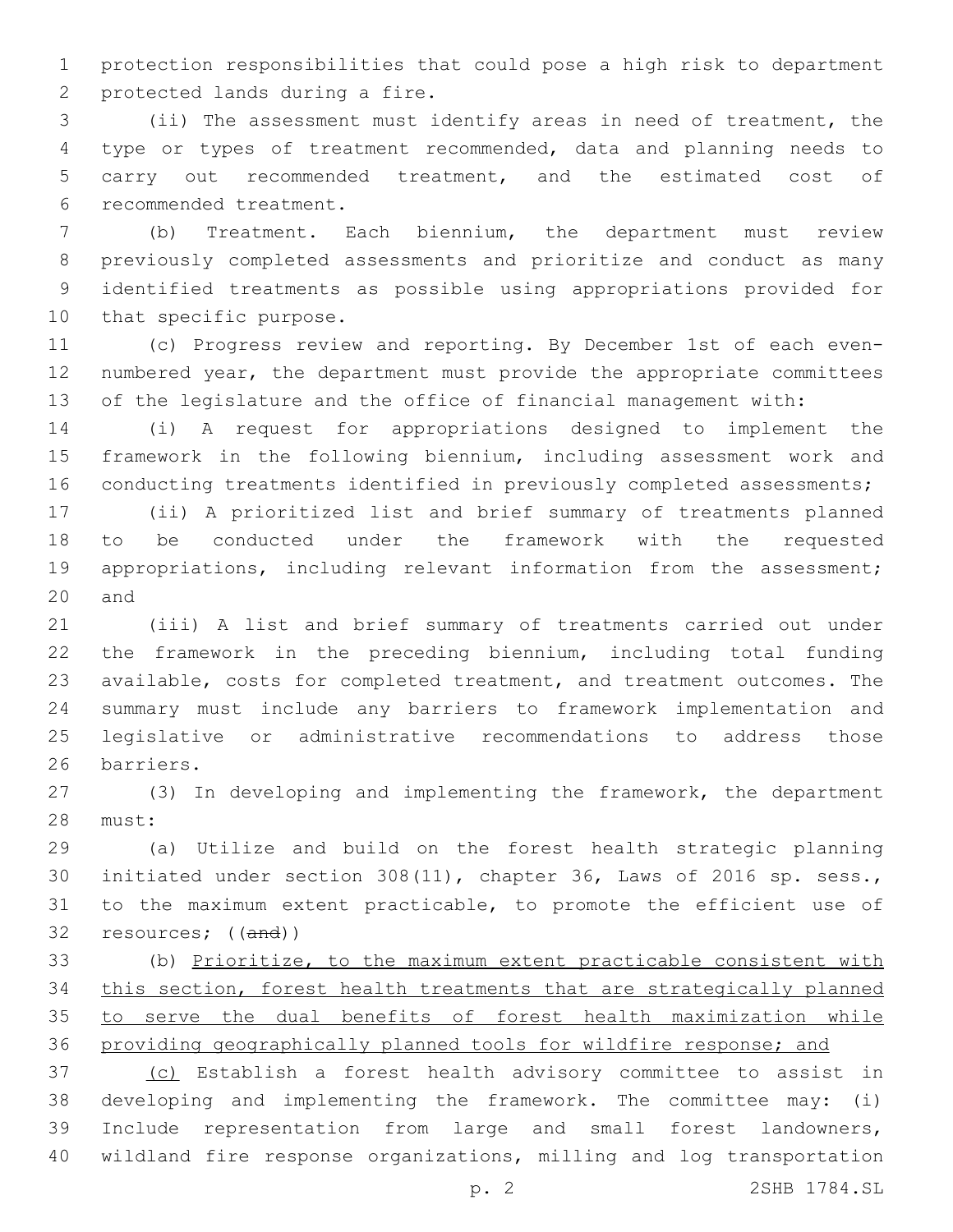industries, forest collaboratives that may exist in the affected areas, highly affected communities and community preparedness organizations, conservation groups, and other interested parties deemed appropriate by the commissioner; and (ii) consult with relevant local, state, and federal agencies, and tribes.

 (4) In implementing subsection (3)(b) of this section, the department shall attempt to locate and design forest health treatments in such a way as to provide wildfire response personnel with strategically located treated areas to assist with managing fire 10 response. These areas must attempt to maximize the firefighting benefits of natural and artificial geographic features and be located in areas that prioritize the protection of commercially managed lands from fires originating on public land.

 (5) The department must establish and implement the forest health assessment and treatment framework within the appropriations 16 specifically provided for this purpose.

 **Sec. 2.** RCW 76.04.015 and 2016 c 109 s 1 are each amended to 18 read as follows:

 (1) The department may, at its discretion, appoint trained personnel possessing the necessary qualifications to carry out the duties and supporting functions of the department and may determine 22 their respective salaries.

 (2) The department shall have direct charge of and supervision of 24 all matters pertaining to the forest fire service of the state.

(3) The department shall:25

26 (a) Enforce all laws within this chapter;

 (b) Be empowered to take charge of and, consistent with RCW 76.04.021, direct the work of suppressing forest fires;

 (c)(i) Investigate the origin and cause of all forest fires to determine whether either a criminal act or negligence by any person, firm, or corporation caused the starting, spreading, or existence of the fire. In conducting investigations, the department shall work cooperatively, to the extent possible, with utilities, property owners, and other interested parties to identify and preserve evidence. Except as provided otherwise in this subsection, the department in conducting investigations is authorized, without court order, to take possession or control of relevant evidence found in plain view and belonging to any person, firm, or corporation. To the extent possible, the department shall notify the person, firm, or

p. 3 2SHB 1784.SL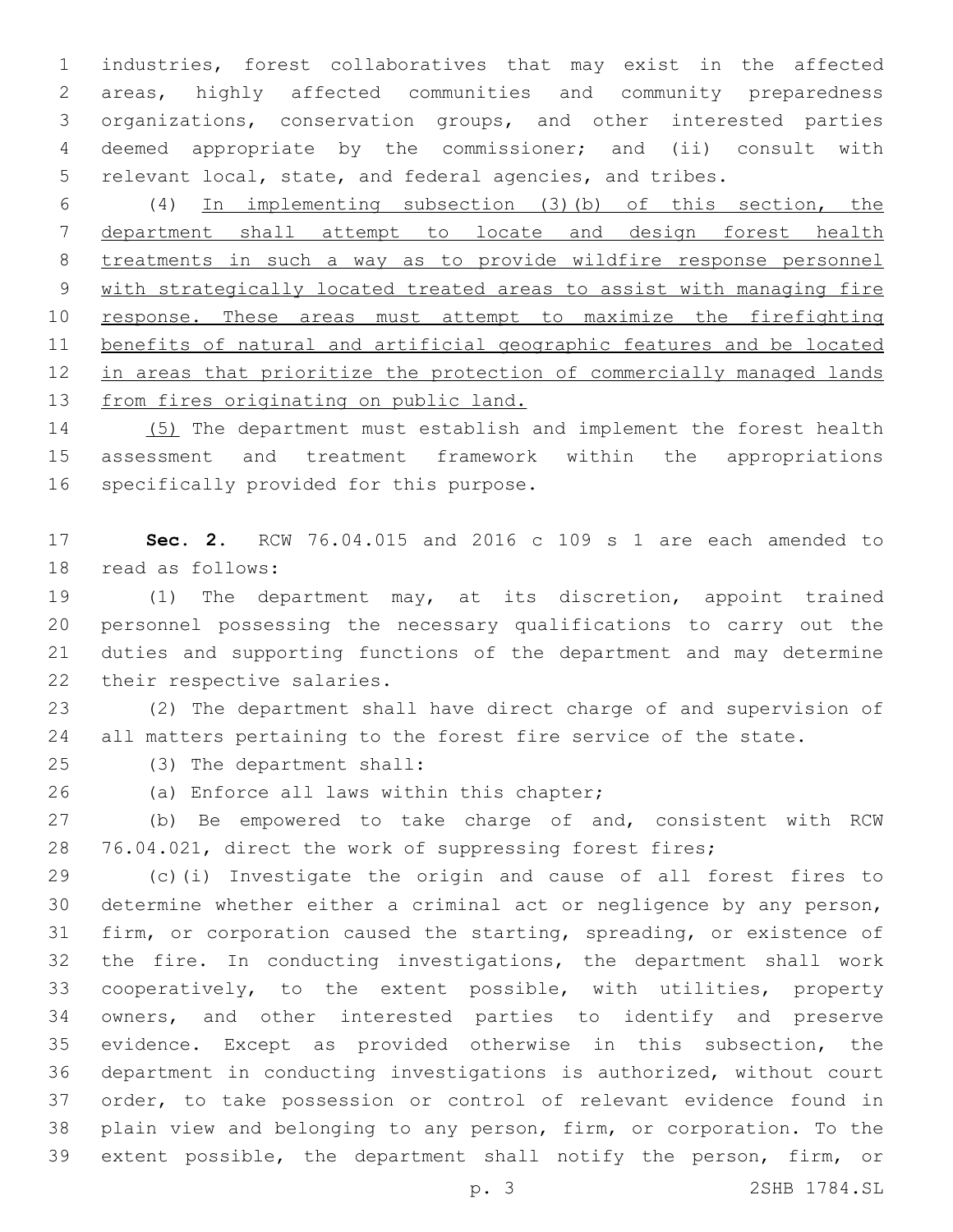corporation of its intent to take possession or control of the evidence. The person, firm, or corporation shall be afforded reasonable opportunity to view the evidence and, before the department takes possession or control of the evidence, also shall be afforded reasonable opportunity to examine, document, and photograph it. If the person, firm, or corporation objects in writing to the department's taking possession or control of the evidence, the department must either return the evidence within seven days after the day on which the department is provided with the written objections or obtain a court order authorizing the continued 11 possession or control.

 (ii) Absent a court order authorizing otherwise, the department may not take possession or control of evidence over the objection of the owner of the evidence if the evidence is used by the owner in conducting a business or in providing an electric utility service and the department's taking possession or control of the evidence would substantially and materially interfere with the operation of the business or provision of electric utility service.

 (iii) Absent a court order authorizing otherwise, the department may not take possession or control of evidence over the objection of an electric utility when the evidence is not owned by the utility but has caused damage to property owned by the utility. However, this subsection (3)(c)(iii) does not apply if the department has notified the utility of its intent to take possession or control of the evidence and provided the utility with reasonable time to examine, 26 document, and photograph the evidence.

 (iv) Only personnel qualified to work on electrical equipment may take possession or control of evidence owned or controlled by an 29 electric utility;

 (d) Furnish notices or information to the public calling attention to forest fire dangers and the penalties for violation of 32 this chapter;

 (e) Be familiar with all timbered and cut-over areas of the 34 state, areas where forest health treatments were undertaken on state, 35 federal, or private land, public general transportation roads and public and private logging roads, water bodies, and other features on the landscape relevant in planning a fire response and include those features on a geographic information system for use by fire response 39 personnel to assist in response decision making;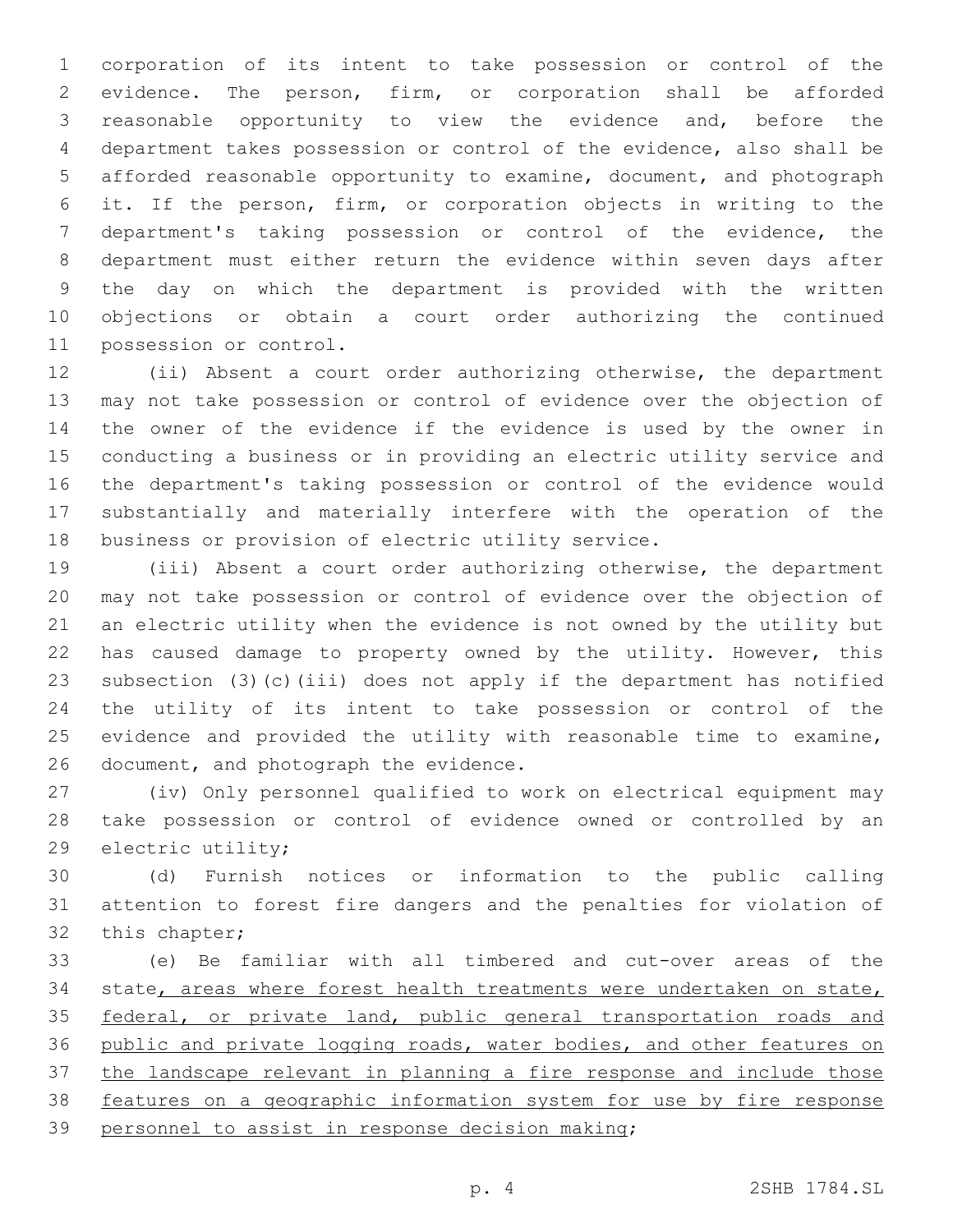(f) Maximize the effective utilization of local fire suppression 2 assets consistent with RCW 76.04.181; and

 (g) Regulate and control the official actions of its employees, 4 the wardens, and the rangers.

5 (4) The department may:

 (a) Authorize all needful and proper expenditures for forest 7 protection;

 (b) Adopt rules consistent with this section for the prevention, control, and suppression of forest fires as it considers necessary including but not limited to: Fire equipment and materials; use of personnel; and fire prevention standards and operating conditions including a provision for reducing these conditions where justified 13 by local factors such as location and weather;

 (c) Remove at will the commission of any ranger or suspend the 15 authority of any warden;

16 (d) Inquire into:

 (i) The extent, kind, value, and condition of all timberlands 18 within the state;

 (ii) The extent to which timberlands are being destroyed by fire 20 and the damage thereon;

 (e) Provide fire detection, prevention, presuppression, or suppression services on nonforested public lands managed by the department or another state agency, but only to the extent that providing these services does not interfere with or detract from the obligations set forth in subsection (3) of this section. If the department provides fire detection, prevention, presuppression, or suppression services on nonforested public lands managed by another state agency, the department must be fully reimbursed for the work through a cooperative agreement as provided for in RCW 76.04.135(1).

 (5) Any rules adopted under this section for the suppression of forest fires must include a mechanism by which a local fire mobilization radio frequency, consistent with RCW 43.43.963, is identified and made available during the initial response to any forest fire that crosses jurisdictional lines so that all responders have access to communications during the response. Different initial response frequencies may be identified and used as appropriate in different geographic response areas. If the fire radio communication needs escalate beyond the capability of the identified local radio frequency, the use of other available designated interoperability 40 radio frequencies may be used.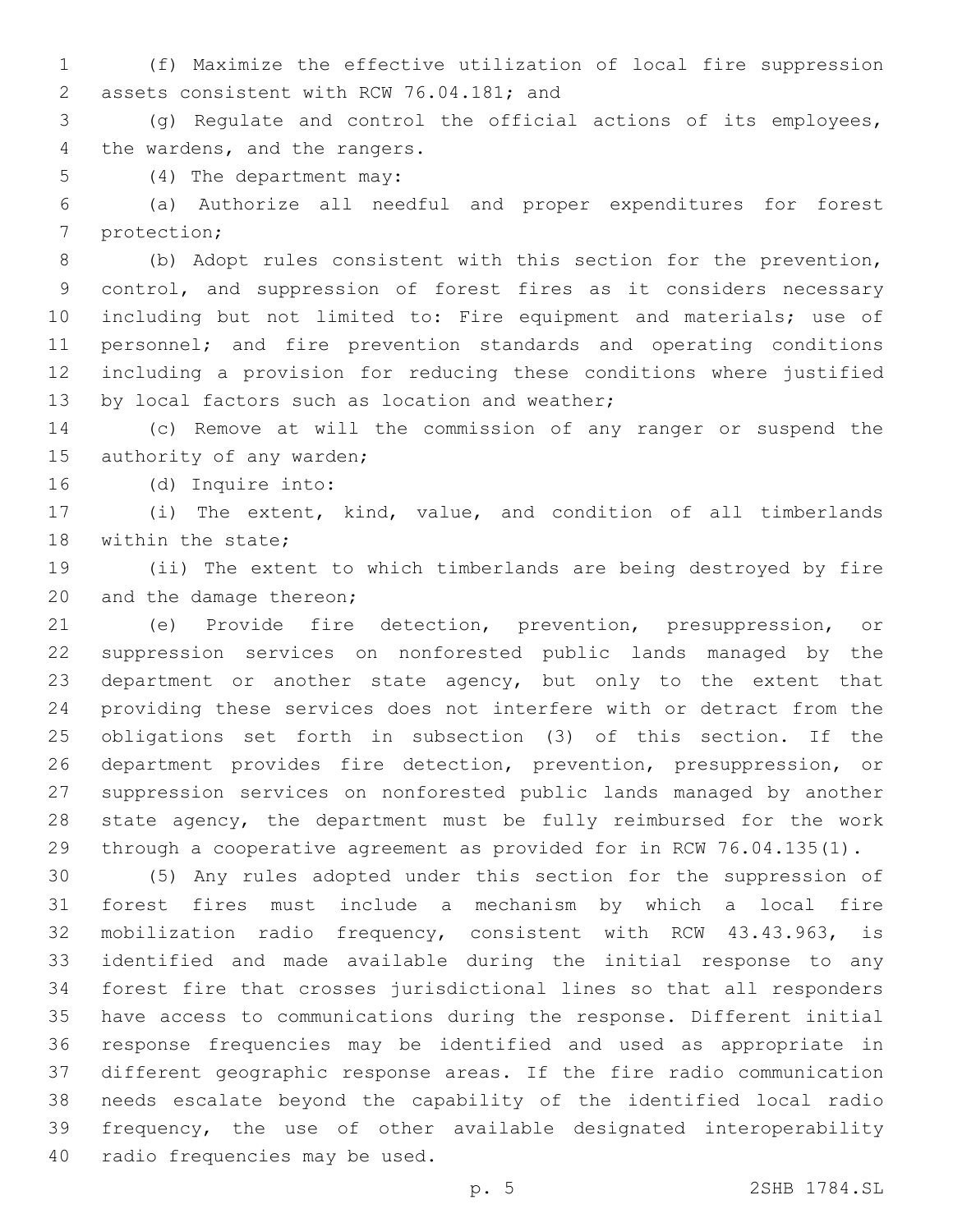(6) When the department considers it to be in the best interest of the state, it may cooperate with any agency of another state, the United States or any agency thereof, the Dominion of Canada or any agency or province thereof, and any county, town, corporation, individual, or Indian tribe within the state of Washington in forest 6 firefighting and patrol.

 **Sec. 3.** RCW 70.94.6514 and 2009 c 118 s 103 are each amended to 8 read as follows:

 (1) Consistent with the policy of the state to reduce outdoor burning to the greatest extent practical, outdoor burning shall not 11 be allowed in:

 (a) Any area of the state where federal or state ambient air quality standards are exceeded for pollutants emitted by outdoor 14 burning; or

 (b) Any urban growth area as defined by RCW 36.70A.030, or any city of the state having a population greater than ten thousand people if such cities are threatened to exceed state or federal air quality standards, and alternative disposal practices consistent with good solid waste management are reasonably available or practices eliminating production of organic refuse are reasonably available.

 (2) Notwithstanding any other provision of this section, outdoor burning may be allowed for the exclusive purpose of managing storm or flood-related debris. The decision to allow burning shall be made by the entity with permitting jurisdiction as determined under RCW 70.94.6534 or 70.94.6518. If outdoor burning is allowed in areas subject to subsection (1)(a) or (b) of this section, a permit shall be required, and a fee may be collected to cover the expenses of administering and enforcing the permit. All conditions and restrictions pursuant to RCW 70.94.6526(1) and 70.94.6512 apply to 30 outdoor burning allowed under this section.

 (3)(a) Outdoor burning that is normal, necessary, and customary to ongoing agricultural activities, that is consistent with agricultural burning authorized under RCW 70.94.6528 and 70.94.6532, is allowed within the urban growth area in accordance with RCW 35 70.94.6528(8)(a).

 (b) Outdoor burning of cultivated orchard trees shall be allowed as an ongoing agricultural activity under this section in accordance 38 with RCW 70.94.6528(8)(b).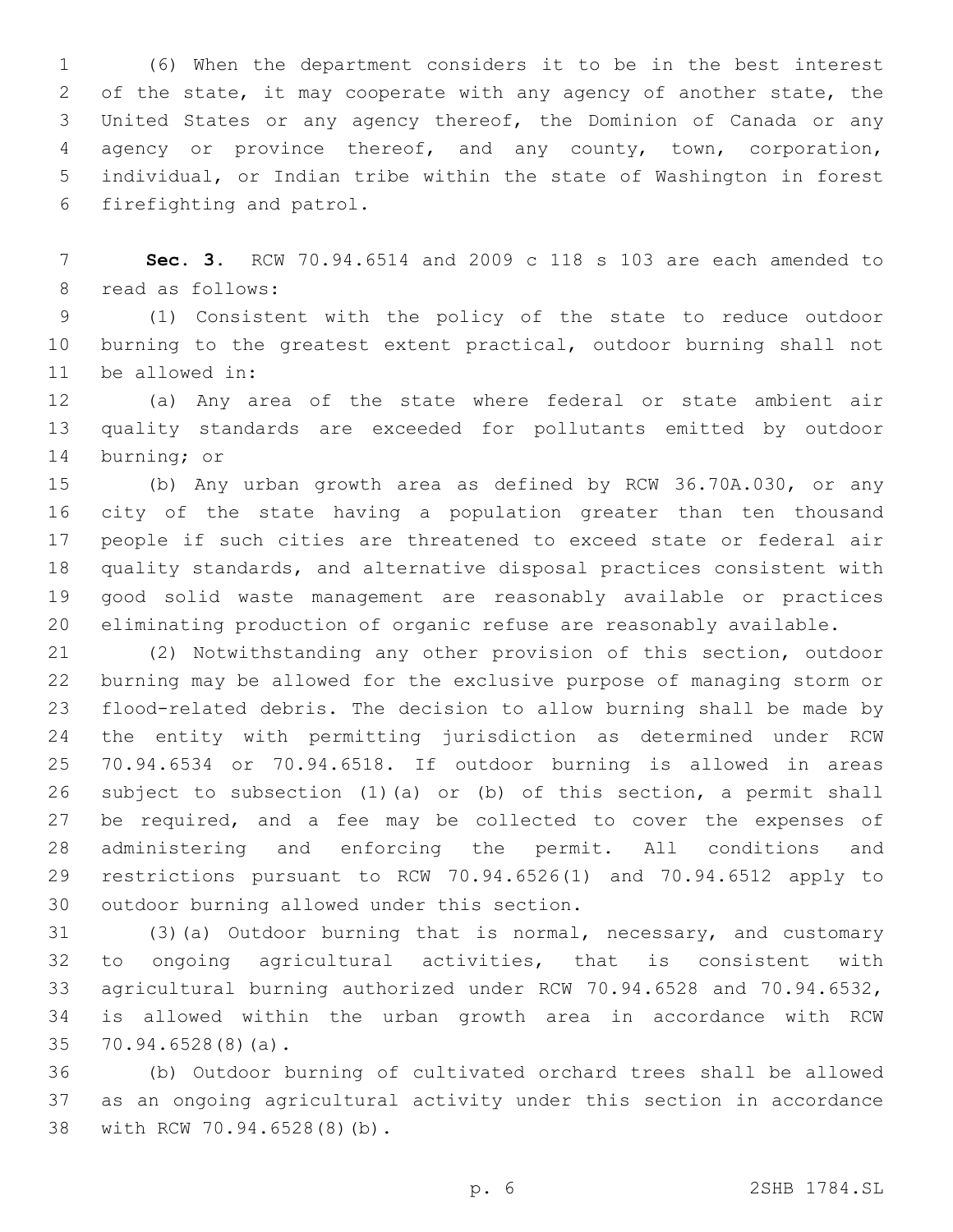(4) This section shall not apply to silvicultural burning used to improve or maintain fire dependent ecosystems for rare plants or animals within state, federal, and private natural area preserves, natural resource conservation areas, parks, and other wildlife areas. (5) Notwithstanding any other provisions of this section, outdoor burning that reduces the risk of a wildfire, or is normal, necessary, and customary to ongoing silvicultural activities consistent with silvicultural burning authorized under RCW 70.94.6534(1), is allowed within the urban growth area in accordance with RCW 70.94.6534. 10 Before issuing a burn permit within the urban growth area for any 11 burn that exceeds one hundred tons of material, the department of natural resources shall consult with department of ecology and 13 condition the issuance and use of such permits to comply with air 14 quality standards established by the department of ecology.

 **Sec. 4.** RCW 70.94.6524 and 2009 c 118 s 301 are each amended to 16 read as follows:

 (1) It shall be the responsibility and duty of the department of natural resources, department of ecology, department of agriculture, county fire marshals in consultation with fire districts, and local air pollution control authorities to establish, through regulations, ordinances, or policy, a limited burning permit program.

 (2) The permit program shall apply to residential and land 23 clearing burning in the following areas:

 (a) In the nonurban areas of any county with an unincorporated 25 population of greater than fifty thousand; and

 (b) In any city and urban growth area that is not otherwise prohibited from burning pursuant to RCW 70.94.6514.

 (3) The permit program shall apply only to land clearing burning in the nonurban areas of any county with an unincorporated population 30 of less than fifty thousand.

 (4) The permit program may be limited to a general permit by rule, or by verbal, written, or electronic approval by the permitting 33 entity.

 (5) Notwithstanding any other provision of this section, neither a permit nor the payment of a fee shall be required for outdoor burning for the purpose of disposal of tumbleweeds blown by wind. Such burning shall not be conducted during an air pollution episode or any stage of impaired air quality declared under RCW 70.94.715.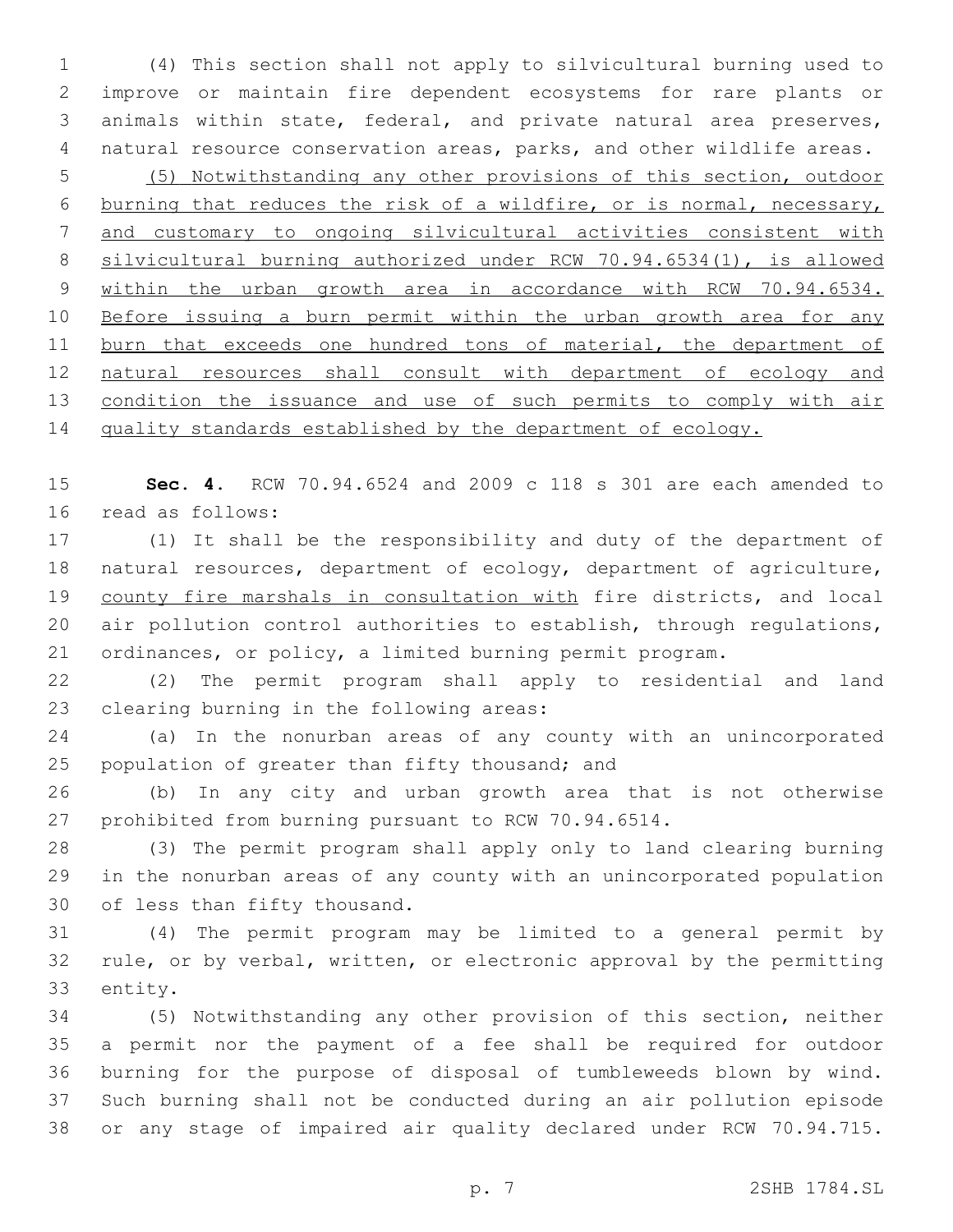1 This subsection (5) shall only apply within counties with a 2 population less than two hundred fifty thousand.

 (6) Burning shall be prohibited in an area when an alternate technology or method of disposing of the organic refuse is available, reasonably economical, and less harmful to the environment. It is the policy of this state to foster and encourage development of alternate methods or technology for disposing of or reducing the amount of 8 organic refuse.

9 (7) Incidental agricultural burning must be allowed without 10 applying for any permit and without the payment of any fee if:

11 (a) The burning is incidental to commercial agricultural 12 activities:

13 (b) The operator notifies the local fire department within the 14 area where the burning is to be conducted;

15 (c) The burning does not occur during an air pollution episode or 16 any stage of impaired air quality declared under RCW 70.94.715; and

17 (d) Only the following items are burned:

18 (i) Orchard prunings;

19 (ii) Organic debris along fence lines or irrigation or drainage 20 ditches; or

21 (iii) Organic debris blown by wind.

22 (8) As used in this section, "nonurban areas" are unincorporated 23 areas within a county that are not designated as urban growth areas 24 under chapter 36.70A RCW.

 (9) Nothing in this section shall require fire districts to enforce air quality requirements related to outdoor burning, unless the fire district enters into an agreement with the department of ecology, department of natural resources, a local air pollution control authority, or other appropriate entity to provide such 30 enforcement.

31 **Sec. 5.** RCW 70.94.6534 and 2010 1st sp.s. c 7 s 128 are each 32 amended to read as follows:

33 (1) The department of natural resources ((shall have the 34 responsibility)) is responsible for issuing and regulating burning 35 permits required by it relating to the following activities for the 36 protection of life or property ((and/or)) and for the public health, 37 safety, and welfare:

38 (a) Abating or prevention of a forest fire hazard;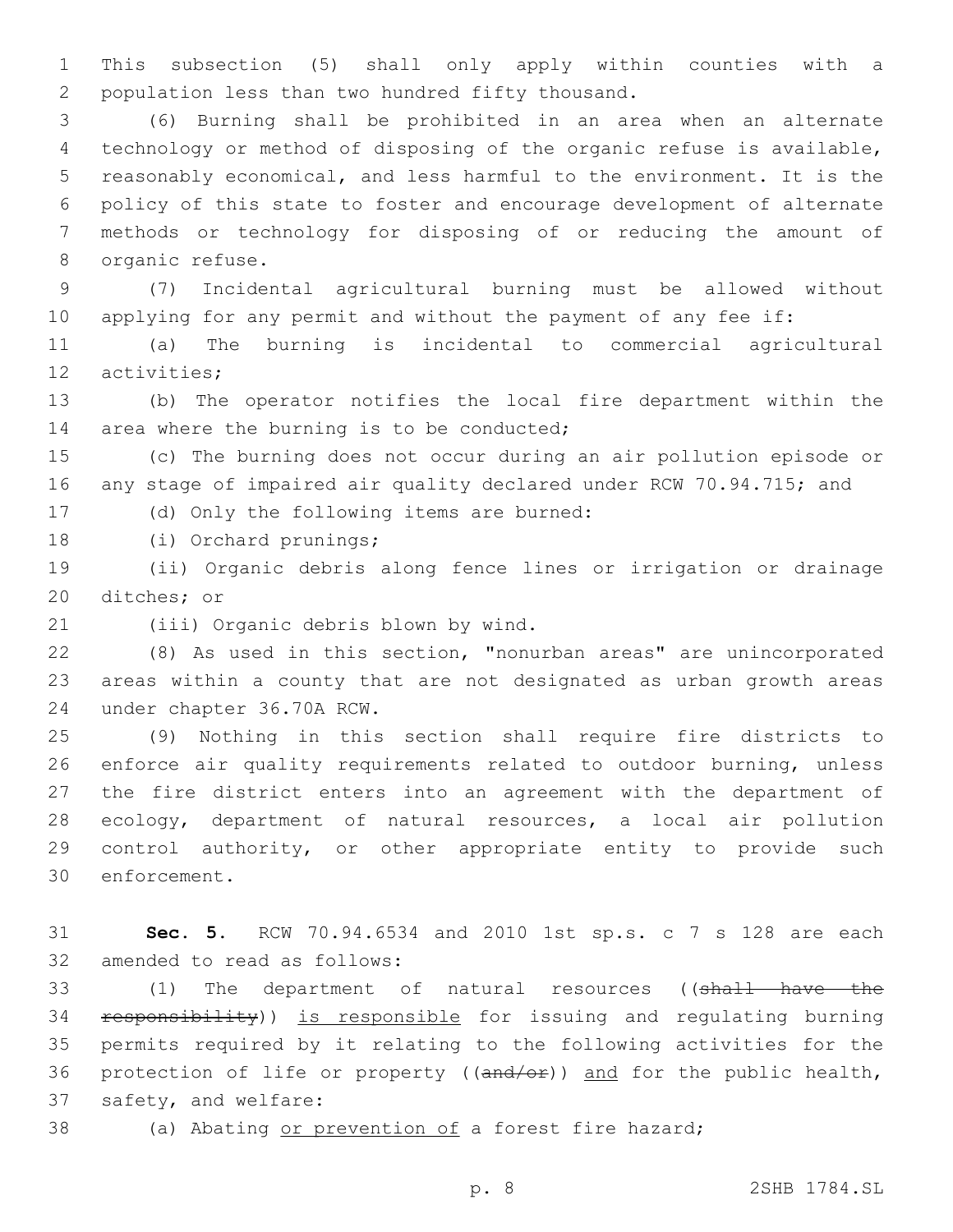(b) ((Prevention of a fire hazard)) Reducing the risk of a 2 wildfire under RCW 70.94.6514(5);

 (c) Instruction of public officials in methods of forest 4 firefighting;

 (d) Any silvicultural operation to improve the forestlands of the state, including but not limited to forest health and resiliency, decreasing forest insect or disease susceptibility, maintaining or restoring native vegetation, or otherwise enhancing resiliency to 9 fire; and

 (e) Silvicultural burning used to improve or maintain fire dependent ecosystems for rare plants or animals within state, federal, and private natural area preserves, natural resource conservation areas, parks, and other wildlife areas.

 (2) The department of natural resources shall not retain such authority, but it shall be the responsibility of the appropriate fire protection agency for permitting and regulating outdoor burning on lands where the department of natural resources does not have fire 18 protection responsibility, except for the issuance of permits for 19 reducing the risk of wildfire under RCW 70.94.6514(5). The department of natural resources may enter into cooperative agreements with local fire protection agencies to issue permits for reducing wildfire risk 22 under RCW 70.94.6514(5).

 (3) Permit fees shall be assessed for wildfire risk reduction and 24 for silvicultural burning under the jurisdiction of the department of natural resources and collected by the department of natural resources as provided for in this section. All fees shall be deposited in the air pollution control account, created in RCW 70.94.015. The legislature shall appropriate to the department of natural resources funds from the air pollution control account to enforce and administer the program under this section and RCW 70.94.6536, 70.94.6538, and 70.94.6540. Fees shall be set by rule by the department of natural resources at the level necessary to cover the costs of the program after receiving recommendations on such fees 34 from the public.

 **Sec. 6.** RCW 70.94.6536 and 1995 c 143 s 1 are each amended to read as follows:36

37 (1)(a) The department of natural resources shall administer a program to reduce statewide emissions from silvicultural forest burning so as to achieve the following minimum objectives: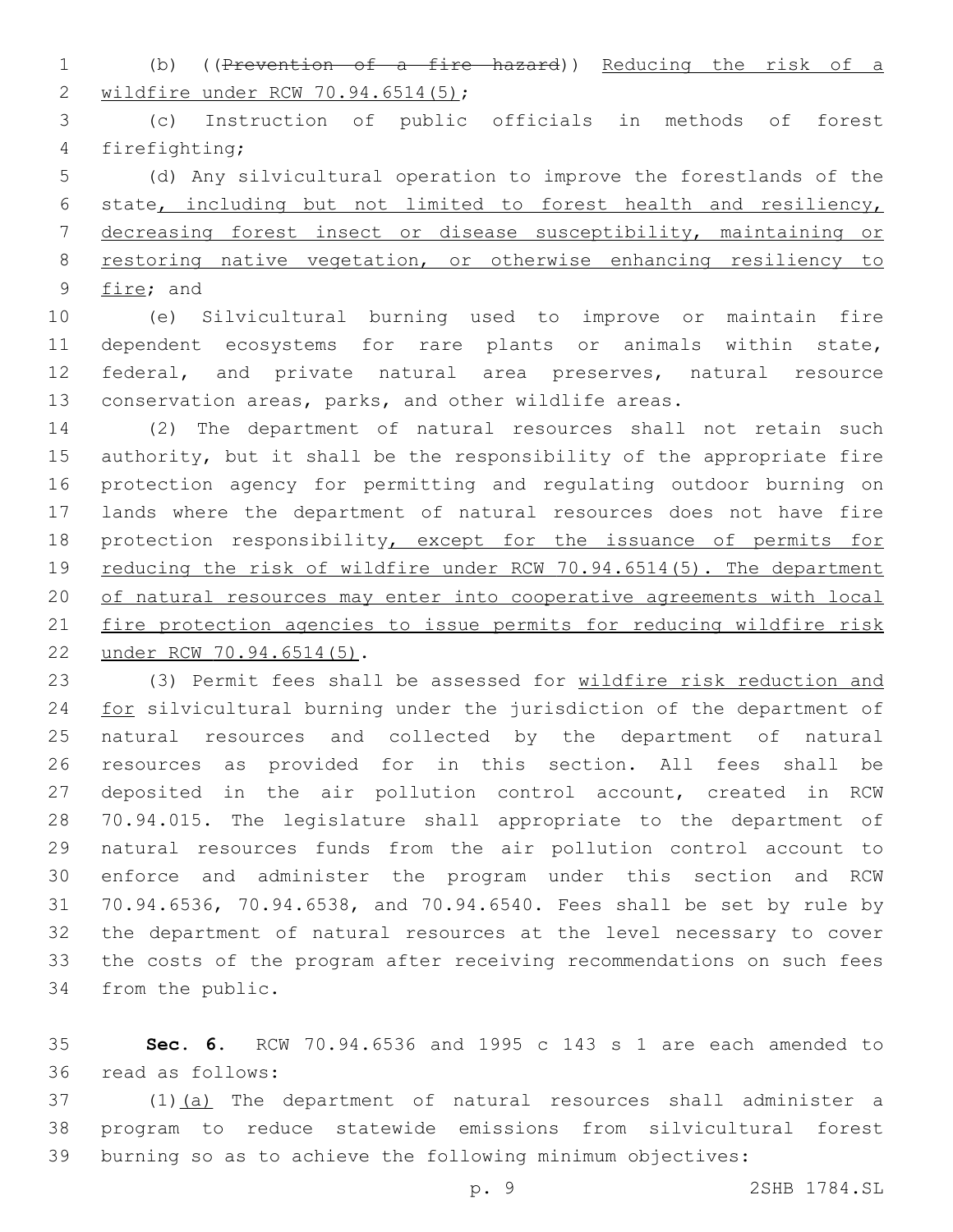1 (((a))) (i) Twenty percent reduction by December 31, 1994, providing a ceiling for emissions until December 31, 2000; and

3 (((b))) (ii) Fifty percent reduction by December 31, 2000, providing a ceiling for emissions thereafter.4

 (b) Reductions shall be calculated from the average annual emissions level from calendar years 1985 to 1989, using the same methodology for both reduction and base year calculations.

8 (2)(a) The department of natural resources, within twelve months after May 15, 1991, shall develop a plan, based upon the existing smoke management agreement to carry out the programs as described in 11 this section in the most efficient, cost-effective manner possible. The plan shall be developed in consultation with the department of ecology, public and private landowners engaged in silvicultural forest burning, and representatives of the public.

 (b) The plan shall recognize the variations in silvicultural forest burning including, but not limited to, a landowner's responsibility to abate an extreme fire hazard under chapter 76.04 RCW and other objectives of burning, including abating and preventing a fire hazard, geographic region, climate, elevation and slope, 20 proximity to populated areas, (( $and$ )) diversity of land ownership, 21 improving forest health and resiliency, decreasing forest insect or disease susceptibility, maintaining or restoring native vegetation, 23 or otherwise enhancing resiliency to fire. The plan shall establish priorities that the department of natural resources shall use to 25 allocate allowable emissions, including but not limited to, forest health and resiliency, silvicultural burning used to improve or maintain fire dependent ecosystems for rare plants or animals within state, federal, and private natural area preserves, natural resource conservation areas, parks, and other wildlife areas. The plan shall also recognize the real costs of the emissions program and recommend 31 equitable fees to cover the costs of the program.

32 (c) The emission reductions in this section are to apply to all forestlands including those owned and managed by the United States. If the United States does not participate in implementing the plan, the departments of natural resources and ecology shall use all appropriate and available methods or enforcement powers to ensure 37 participation.

 (d) The plan shall include a tracking system designed to measure the degree of progress toward the emission reductions goals set in this section. The department of natural resources shall report

p. 10 2SHB 1784.SL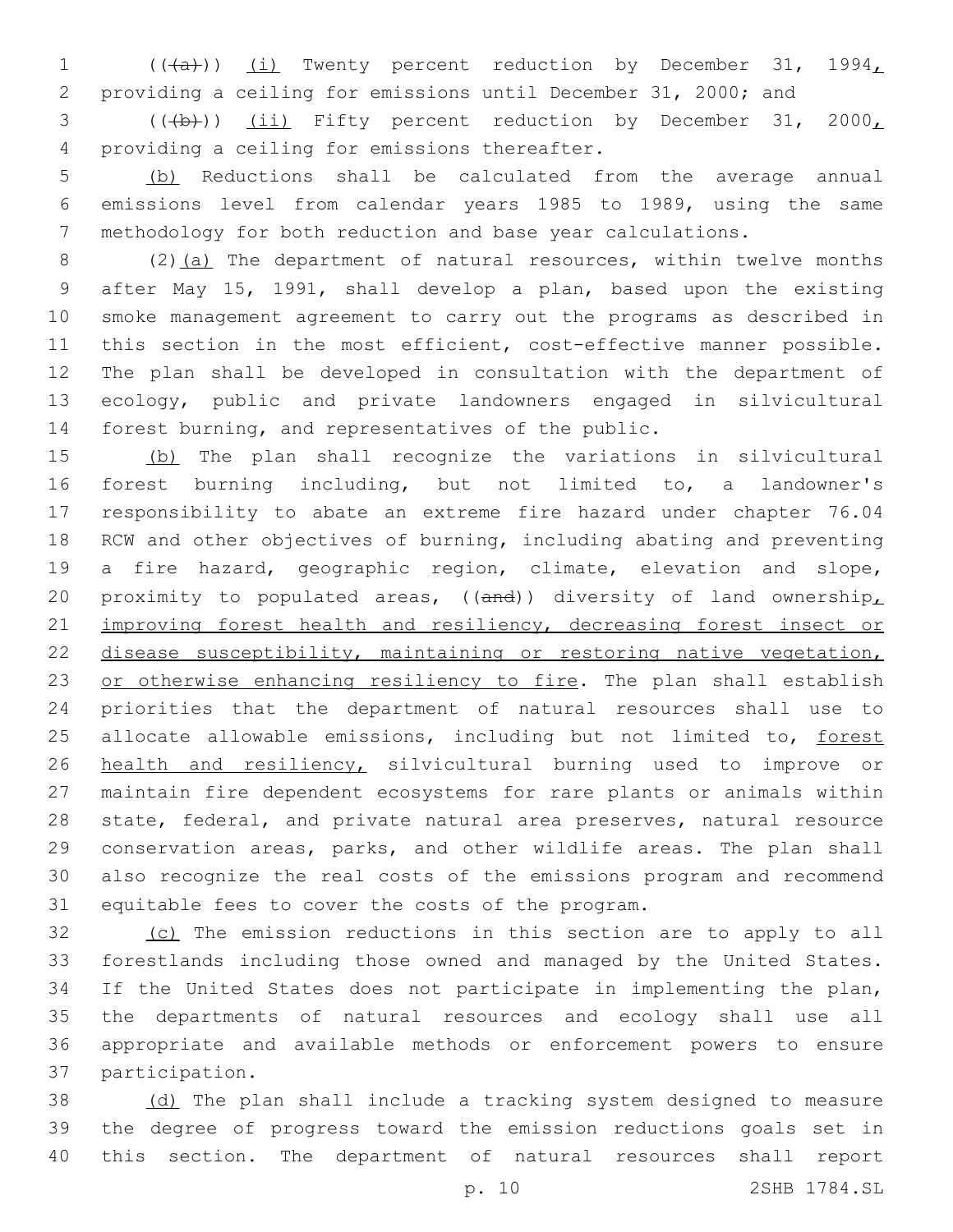annually to the department of ecology and the legislature on the status of the plan, emission reductions and progress toward meeting the objectives specified in this section, and the goals of this 4 chapter and chapter 76.04 RCW.

 (3) If the December 31, 1994, emission reductions targets in this section are not met, the department of natural resources, in consultation with the department of ecology, shall use its authority granted in this chapter and chapter 76.04 RCW to immediately limit emissions from such burning to the 1994 target levels and limit silvicultural forest burning in subsequent years to achieve equal annual incremental reductions so as to achieve the December 31, 2000, target level. If, as a result of the program established in this section, the emission reductions are met in 1994, but are not met by December 31, 2000, the department of natural resources in consultation with the department of ecology shall immediately limit silvicultural forest burning to reduce emissions from such burning to the December 31, 2000, target level in all subsequent years.

 (4) Emissions from silvicultural burning in eastern Washington that is conducted for the purpose of restoring forest health or preventing the additional deterioration of forest health are exempt from the reduction targets and calculations in this section if the 22 following conditions are met:

 (a) The landowner submits a written request to the department identifying the location of the proposed burning and the nature of the forest health problem to be corrected. The request shall include a brief description of alternatives to silvicultural burning and reasons why the landowner believes the alternatives not to be 28 appropriate.

 (b) The department determines that the proposed silvicultural burning operation is being conducted to restore forest health or prevent additional deterioration to forest health; meets the requirements of the state smoke management plan to protect public health, visibility, and the environment; and will not be conducted during an air pollution episode or during periods of impaired air 35 quality in the vicinity of the proposed burn.

 (c) Upon approval of the request by the department and before burning, the landowner is encouraged to notify the public in the vicinity of the burn of the general location and approximate time of 39 ignition.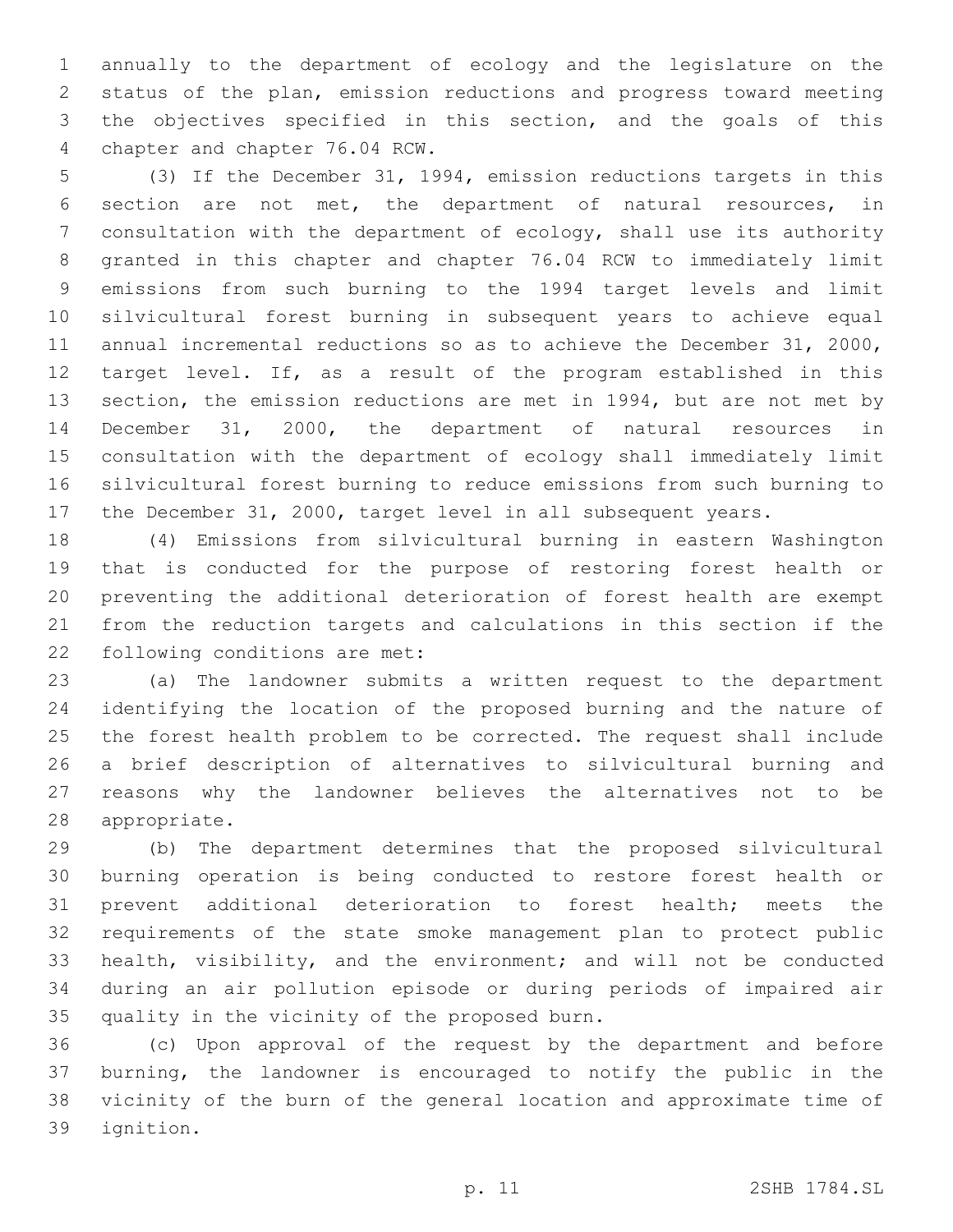(5) The department of ecology may conduct a limited, seasonal ambient air quality monitoring program to measure the effects of forest health burning conducted under subsection (4) of this section. The monitoring program may be developed in consultation with the department of natural resources, private and public forest landowners, academic experts in forest health issues, and the general 7 public.

 **Sec. 7.** RCW 70.94.6538 and 2009 c 118 s 502 are each amended to 9 read as follows:

10 The department of natural resources, in granting burning permits 11 for fires for the purposes set forth in RCW 70.94.6534, shall 12 condition the issuance and use of such permits to comply to the extent feasible with air quality standards established by the 14 department of ecology ((after full consultation with the department 15 of natural resources)). Such burning shall not cause the state air quality standards to be exceeded in the ambient air up to two thousand feet above ground level over critical areas designated by the department of ecology, otherwise subject to air pollution from other sources. Air quality standards shall be established and published by the department of ecology which shall also establish a procedure for advising the department of natural resources when and where air contaminant levels exceed or threaten to exceed the ambient air standards over such critical areas. The air quality shall be quantitatively measured by the department of ecology or the appropriate local air pollution control authority at established monitoring stations over such designated areas. Further, such permitted burning shall not cause damage to public health or the environment. All permits issued under this section shall be subject 29 to all applicable fees, permitting, penalty, and enforcement provisions of this chapter. The department of natural resources shall set forth smoke dispersal objectives designed consistent with this section to minimize any air pollution from such burning and the 33 procedures necessary to meet those objectives.

 The department of natural resources shall encourage more intense utilization in logging and alternative silviculture practices to reduce the need for burning. The department of natural resources shall, whenever practical, encourage landowners to develop and use alternative acceptable disposal methods subject to the following priorities: (1) Slash production minimization, (2) slash utilization,

p. 12 2SHB 1784.SL